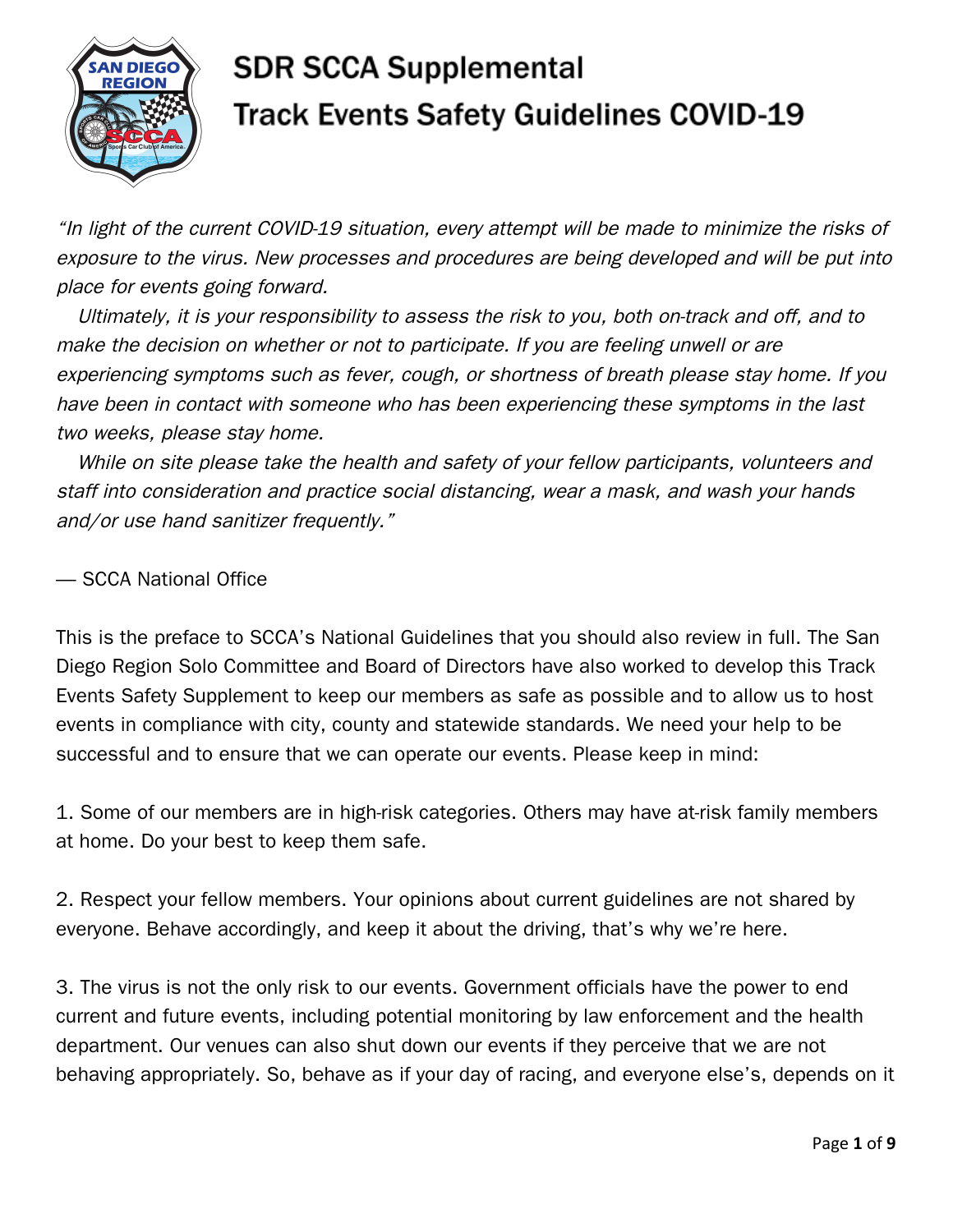

– because it does. Non-compliance with these safety guidelines may result in your removal from the event.

The following guidelines and revised event protocols and processes, in conjunction with those issued by the SCCA National Office, are our attempt to secure your safety given what we know at this time. We cannot predict every circumstance or mitigate every potential risk. We are counting on you to exercise your best judgment in deciding whether to attend, and throughout the event. We reserve the right to change these processes, at any time, as may be needed

If you are sick or symptomatic, stay home. Self-check your temperature before the event and if it is over 100, stay home. If you become sick at the event, maintain your social distancing and notify the event chair immediately prior to leaving so that we can get you help if needed, and track others who may have been in contact with you.

Spectators are prohibited. Non-driver attendees are limited to your necessary crew and direct household members, see specific limitations in event registration details. Only registered drivers will be allowed on track, ride-alongs are limited to qualified instructors and other registered drivers, with their mutual consent.

Participants are required to bring their own personal protective equipment (PPE), including face coverings, hand sanitizer and disinfectant. Your safety needs to be your first priority as always. We will have hand sanitizing materials, as well as gloves and basic PPE on hand for event operational needs only.

You must observe all social distancing, sanitizing and handwashing guidelines.

Participants must wear face coverings at all times when in hot areas of the event (grid and course). You must maintain social distancing and have your face covering with you in the paddock area. If social distancing is not possible at any point in time while in paddock, you must wear <sup>a</sup> face covering.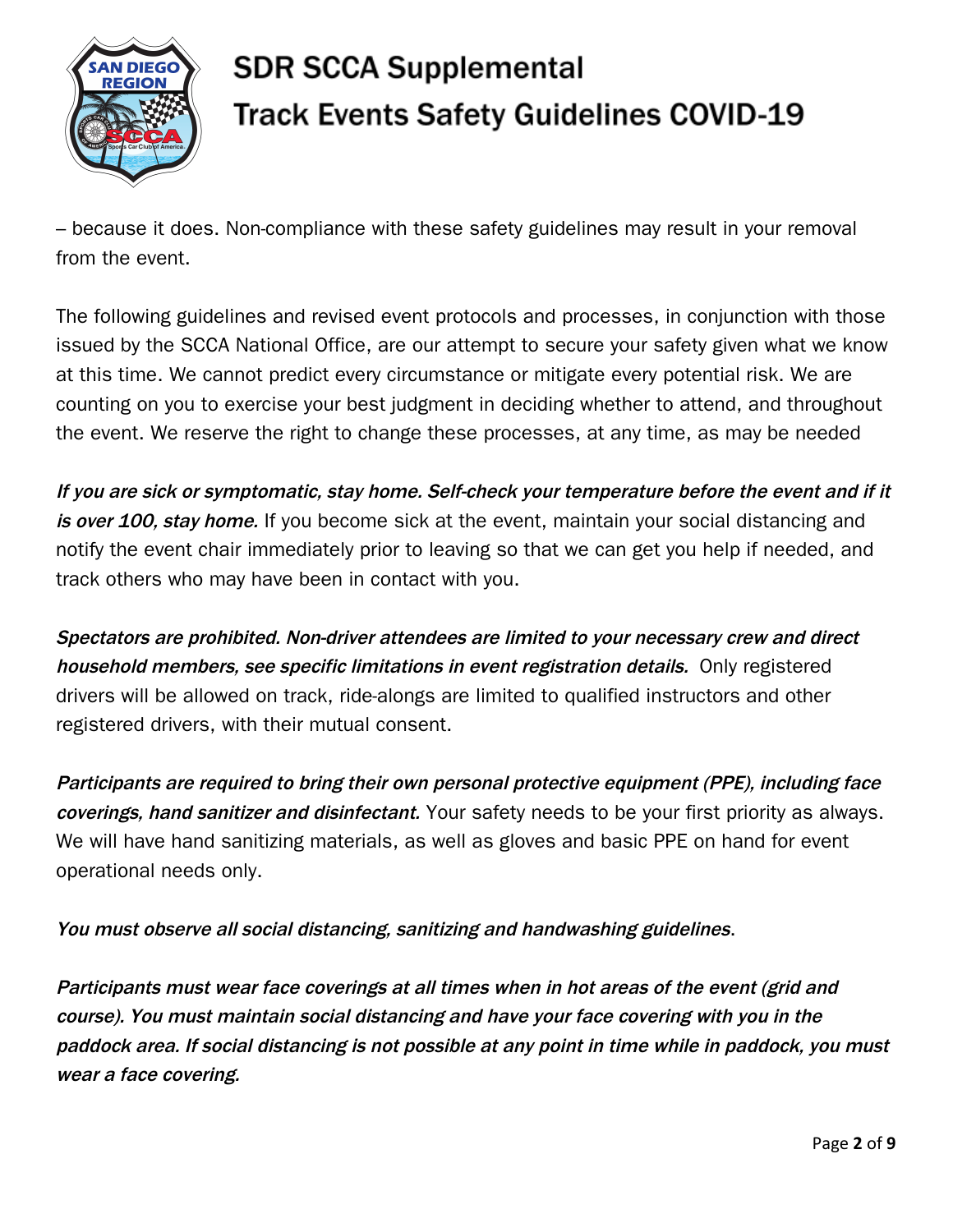

Only registered drivers and co-drivers will be allowed on track. Ride-alongs are limited to qualified instructors and other registered drivers and co-drivers, with their mutual consent. Co-drivers not from the same household shall practice all social distancing guidelines and maintain enhanced sanitation of shared equipment.

All entries and waivers must be completed online in advance. You must be an SCCA member validated through MSR. There will be no on-site or day of event registration.

Social distancing AND wearing of face coverings is required during registration and driver meetings.

**Physical contact is discouraged.** Please refrain from shaking hands, high-fives and hugs, etc. except with members of your direct household. Do not share driver or other equipment including helmets and other protective gear, etc.

If necessary, remind each other gently and respectfully to observe these guidelines. Anyone who continually or willfully violates these guidelines will be asked to leave. Thank you in advance for your cooperation, and we look forward to seeing all our friends back in action!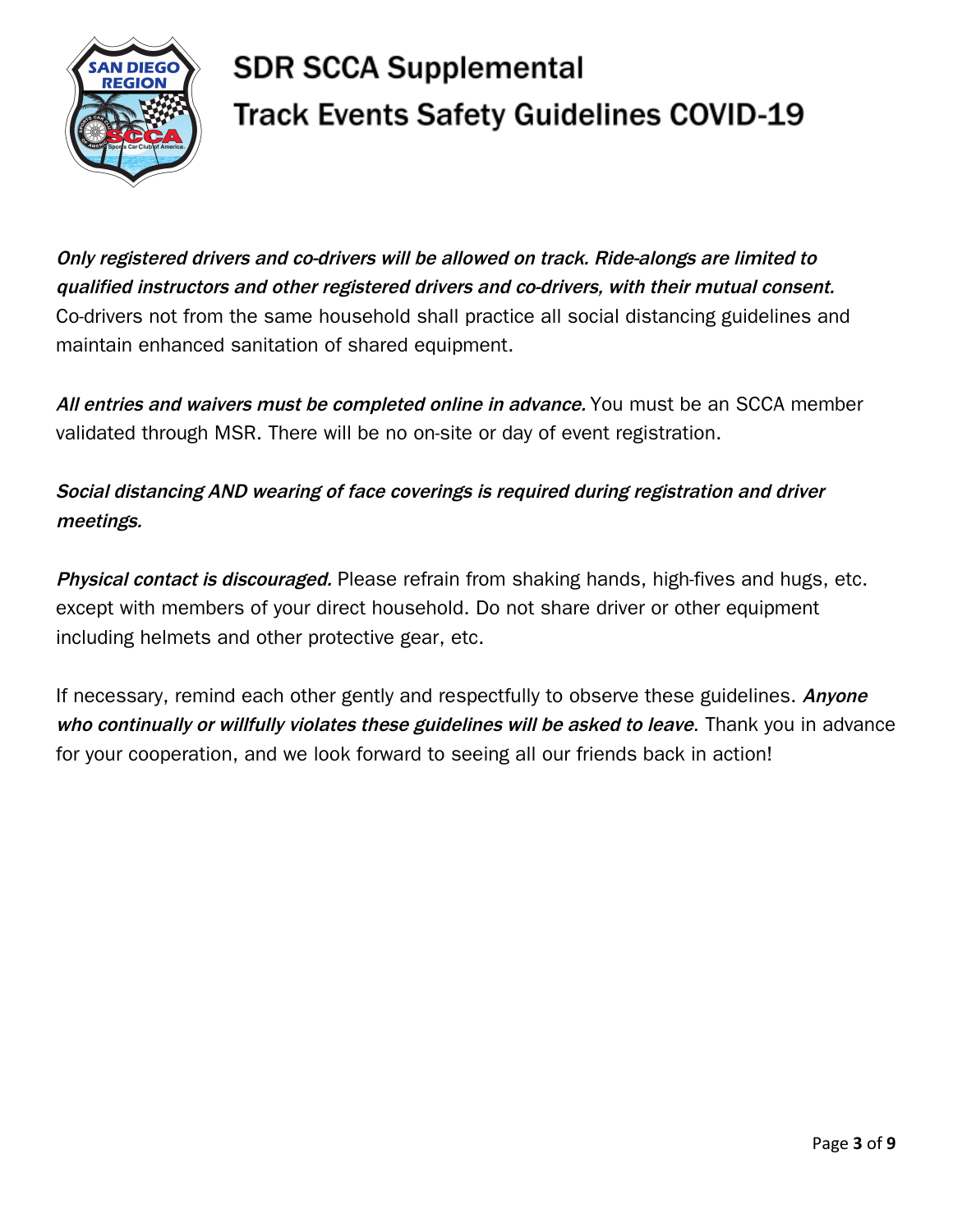

# SCCA GUIDELINES FOR ALL PROGRAMS AND EVENTS

## **[Event Planning Guidelines](https://www.scca.com/pages/solo-1588021531-21#accordion_item_88824)**

- Follow state and municipal guidelines in relation to COVID-19
- Work with local officials ahead of time to ensure your guidelines are acceptable and there is agreement that the event falls within current local orders.
- Require or strongly encourage all participants and workers to wear masks, for not only their own safety but for the safety of everyone on-site
- Published guidelines for participants should be non-negotiable and should be communicated frequently, prior to and during the event.
- Have all published guidelines on hand for easy reference—you may be approached by local authorities or other individuals regarding your event guidelines.
- Provide COVID-19 prevention supplies to event staff and participants—such as hand sanitizer with at least 60% alcohol, disposable gloves, trash baskets, disposable face masks and cleaners/disinfectants.
- Plan ways to limit in-person contact for workers supporting your events (suggestions contained on this page)
- If possible, identify a space that can be used to isolate staff or participants who may become ill at the event.
- Close event to spectators
- Develop flexible refund policies for participants
- Encourage/Require event staff to stay at home if they are at higher risk for severe illness, or if they are sick or experiencing COVID-19 symptoms such as fever, cough or shortness of breath.
- Plan for additional staffing needs should a regular event staff member become ill or need to stay home due to being in a high-risk category
- Develop plans for limiting the sharing of equipment or the sanitization of equipment during hand-offs
- Determine how to hold driver meetings within social distancing protocols, keeping in mind any site-specific limitations such as access to PA systems or wide-spread internet access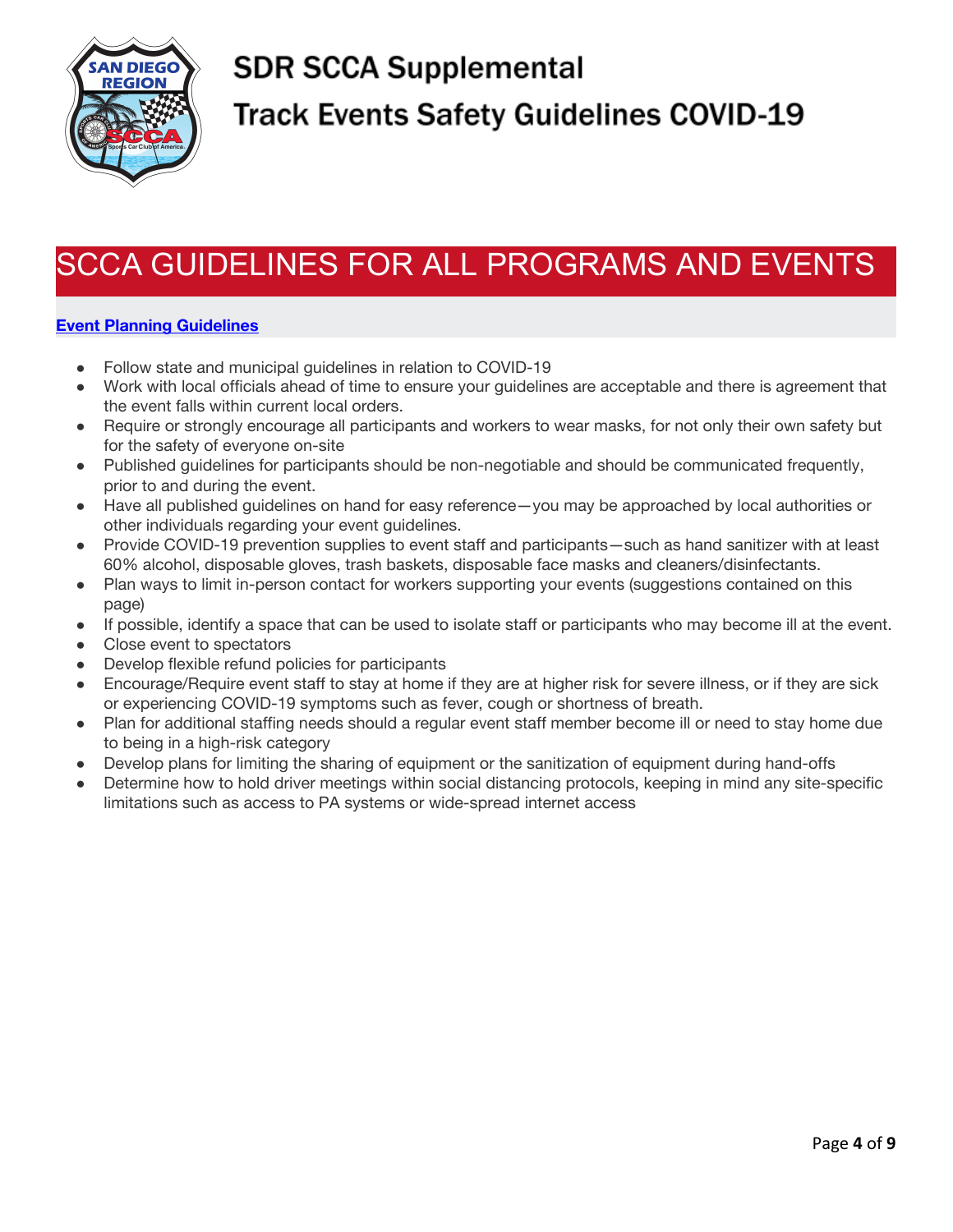

# **Track Events Safety Guidelines COVID-19**

## **[Pre-Event Communications](https://www.scca.com/pages/solo-1588021531-21#accordion_item_88825)**

- Provide consistent and informative pre-event messaging to participants and workers so that everyone arrives to the site with an understanding of the COVID-19 safety protocols
- Ask that anyone who is at higher risk for severe illness, feeling unwell, or who has been in contact with anyone that is sick in the last two weeks to stay home
- Describe your cancellation policy, so that drivers are not pressured to come to an event while feeling unwell
- Provide participants with protocols they are expected to follow Social distancing, frequent hand washing, face covering, what to bring, etc.
- Describe to participants the protocols that workers will follow, so that they may make an educated decision about attending the event
- Ensure that event workers are aware of the safety protocols they will need to practice and will enforce them on-site
- Encourage participants to come prepared to protect themselves and their equipment
- Provide workers and participants with details on additional precautions that the Region is taking

### **[General Operations](https://www.scca.com/pages/solo-1588021531-21#accordion_item_88826)**

- Do not provide community beverage coolers. Suggest participants bring their own, or have water available in opened cases, but not chilled. Shared coolers are discouraged to decrease the spread of the virus
- Use disinfecting wipes or disinfectant spray and disposable towels to wipe down equipment, supplies, shared work areas and surfaces between uses, shift changes and frequently throughout the day
- Clean frequently touched surfaces such as tables, counters, doorknobs, light switches, pens, keyboards, and cones (when used)
- Ensure there are plenty of hand washing stations or hand sanitizers in and around the facility, particularly high traffic areas
- Do not provide community food tables
- As much as possible, staff should keep a single radio with them and not hand off between staff members; before storing or when giving it to another staff member, wipe off the radio with a disinfectant wipe
- Close events to spectators
- Depending on the space available in the paddock, ask drivers to park 6' away from other vehicles or as far as paddock space allows
- Add hand washing and sanitizer stations in and around the facility
- Only allow essential, on-duty workers are allowed in specialty work areas such as timing and scoring; when someone is not working a session, they should remain at their cars or follow social distancing protocols
- Consider placing flyers at key locations across the event site to remind people of social distancing and protective health protocols.
	- o <https://www.cdc.gov/coronavirus/2019-ncov/downloads/stop-the-spread-of-germs.pdf>
	- o <https://www.cdc.gov/coronavirus/2019-ncov/downloads/2019-ncov-factsheet.pdf>

### **[Social Distancing](https://www.scca.com/pages/solo-1588021531-21#accordion_item_88827)**

Six feet of space should be kept between individuals for the entirety of the event, except in cases of participants that are part of the same household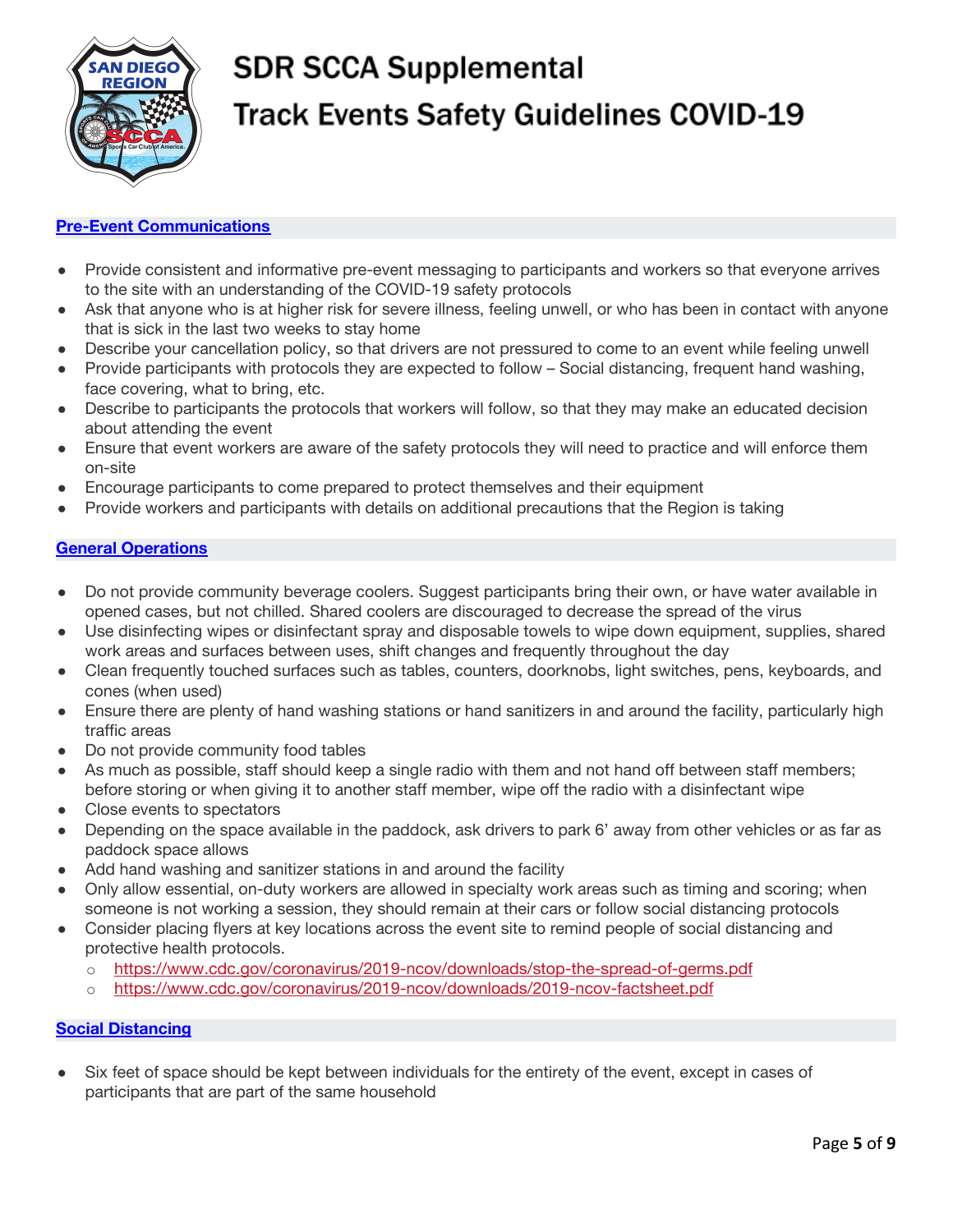

# **Track Events Safety Guidelines COVID-19**

- Staff may need to gently reinforce this requirement throughout the event
- Anyone who continues to ignore social distancing procedures even after staff input may need to be asked to leave

### **[Personal Protective Equipment + Hygiene](https://www.scca.com/pages/solo-1588021531-21#accordion_item_88828)**

- Event staff should be required to wear cloth face coverings or masks
- Provide COVID-19 prevention supplies to event staff and participants if they do not supply their own
- Remember to, and encourage others to, wash hands with soap and water for at least 20 seconds regularly especially after using the restroom, before eating, and after blowing your nose, coughing, or sneezing. Use hand sanitizer that contains at least 60% alcohol if hand washing facilities are not available. Avoid touching your eyes, nose, and mouth with unwashed hands.

### **[Social Activities](https://www.scca.com/pages/solo-1588021531-21#accordion_item_88829)**

- Suspend social aspects of the event, i.e. meals, parties etc.
- Discourage eating in indoor/enclosed locations
- Close all indoor eating or lounge areas to discourage "hanging out."
- Limit physical contact; refrain and discourage hugs, handshakes and high-fives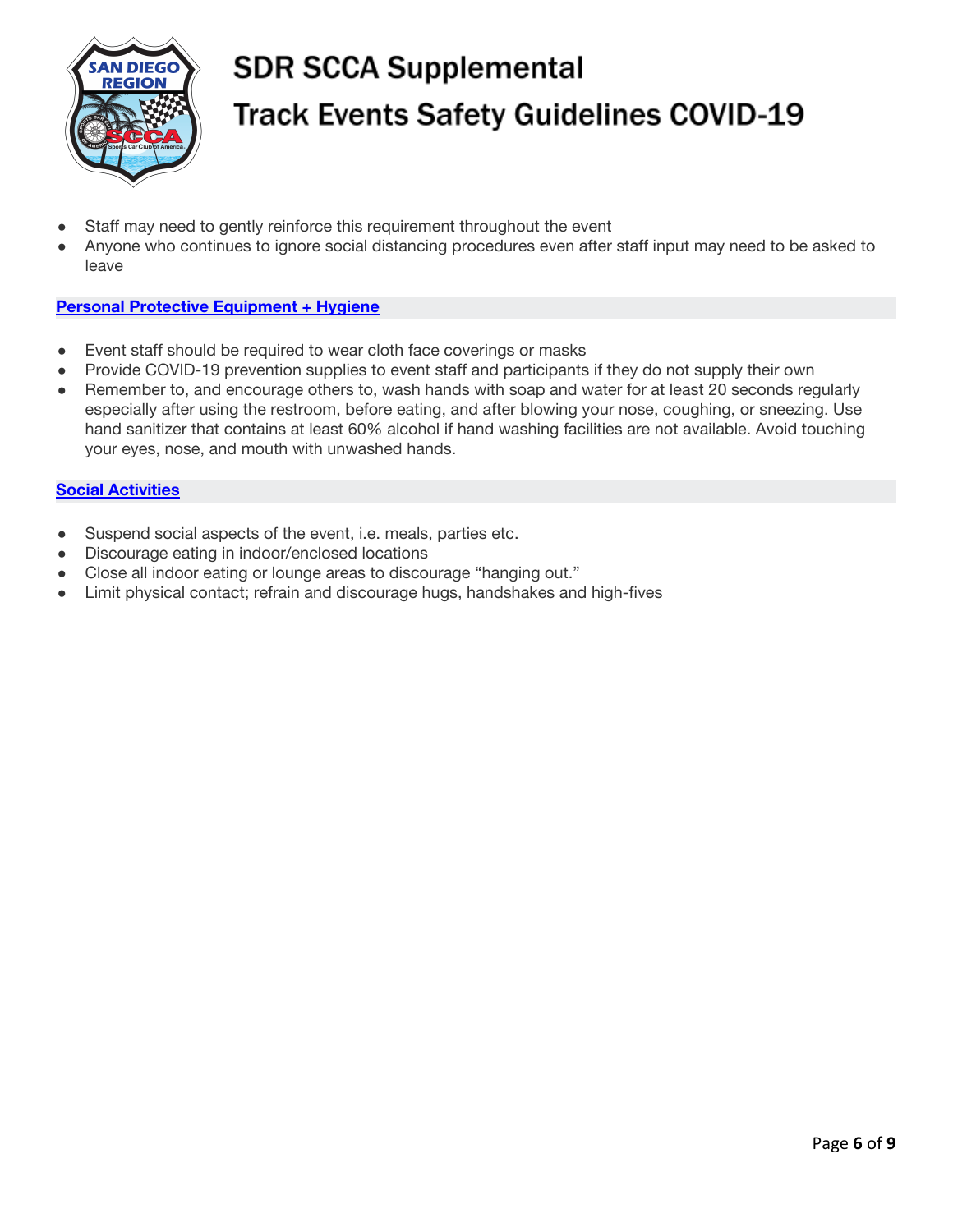

## TIME TRIALS + TRACK EVENTS

### **[Additional Operations Guidelines](https://www.scca.com/pages/time-trials-track-events#accordion_item_88832)**

- Worker lunches, if provided, should be pre-assembled for a grab & go service or have them delivered directly to workers. Encourage workers to eat at their car or maintain 6-foot social distancing protocols.
- If a participant meal is provided, have the food served and provide to-go containers so people may take it back to their camping and paddock areas.
- Limit tower access to essential workers only. If rotating positions, leave the tower until your next scheduled session.

### **[Track Entrance](https://www.scca.com/pages/time-trials-track-events#accordion_item_88833)**

- Speak with the track before the event to do what you can to mitigate any possible transmissions at this high traffic area. Ask the track worker to wear a mask and gloves and to sanitize the pen and clipboard after every vehicle.
- Where possible ask them to print enough waivers for each vehicle.
- You may also recommend in pre-event communications that everyone bring their own pen to sign with to minimize pens being passed through many hands.

### **[Registration](https://www.scca.com/pages/time-trials-track-events#accordion_item_88834)**

- Online registration should be left open so that at-event walk-ups can register for the event with little/no contact.
- Regions should utilize ticket office/registration buildings with individual walk-up windows that help maintain physical separation and protection from splashes/sprays. Limit the number of people allowed in the registration building to 10.
- If the above is not available, regions should hold registration in an open area like an open garage or outside.
- Registrar stations shall be 6 ft apart.
	- $\circ$  If room permits, place a storage tote or second table in front of the Registration table to create separation and keep participants back an acceptable distance.
- If registration is held indoors:
	- o Limit the number of people permitted inside based on the size of the room, keep 6 feet apart.
	- o Mark the floor indicating where people should stand—use a bright color like blue or green painters tape
	- o Use different doors for entrance and exit, when possible
- Once available, utilize online waivers through registration software *(National Office is actively pursuing this capability)*
- Do not handle clipboards. Have waivers sitting in a place accessible by the participant. Sanitize hands before and after handling the pen.
- Registrars should not handle membership cards or driver's licenses.
	- o Use scanners to scan membership cards OR
	- o Ask member to hold it up and visually check the validity OR
	- $\circ$  Use member look-up in the Member Account Portal to verify membership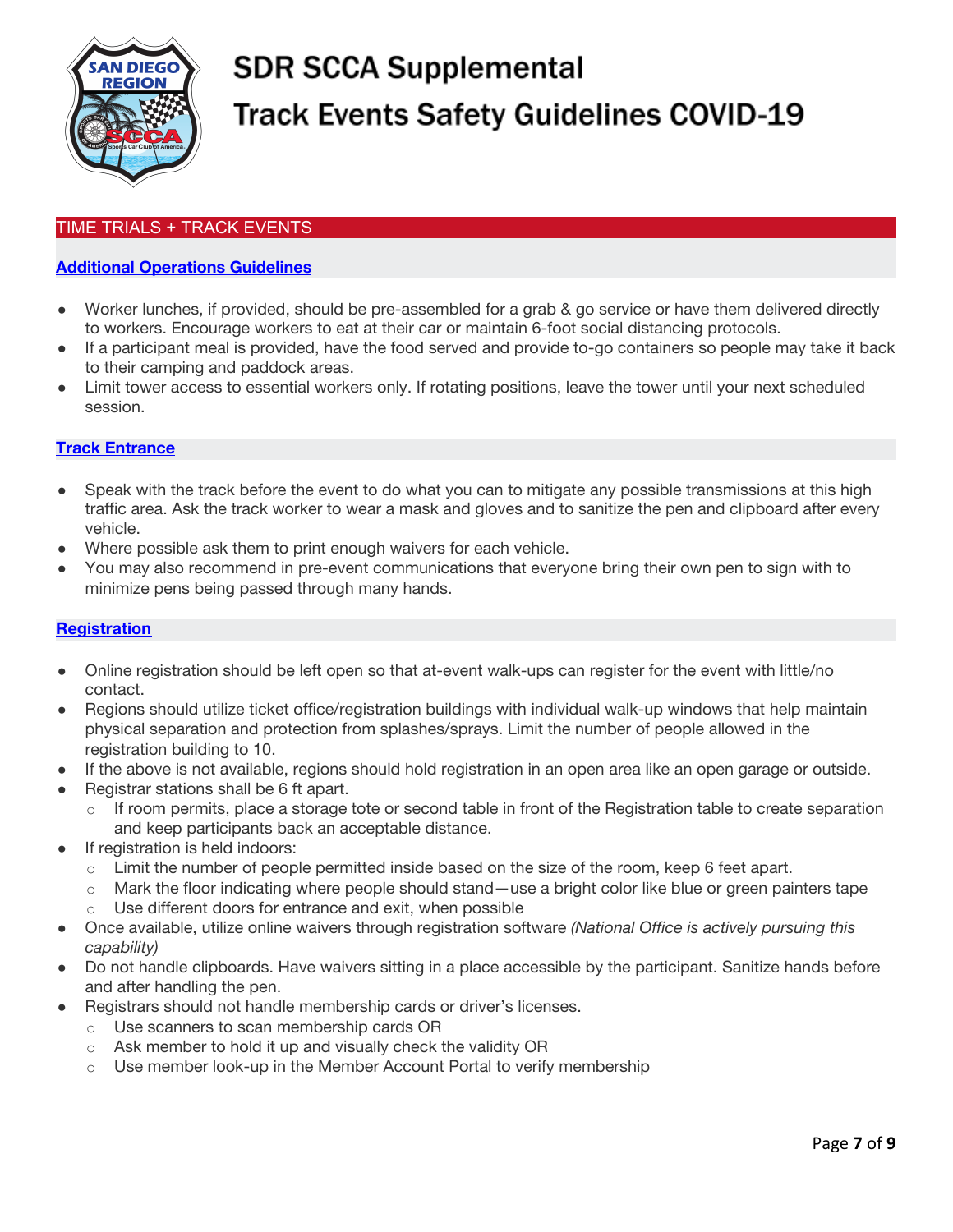

# **Track Events Safety Guidelines COVID-19**

Have wristbands or event credentials on a table for participants to pick up or have registrar just hand it to the participant to put on. Wristbands should be separated prior to opening registration.

### **[Driver & Worker Meetings](https://www.scca.com/pages/time-trials-track-events#accordion_item_88835)**

- Driver meetings may be held if they are outside and social distancing protocols can be followed however, holding meetings over the PA, FM radio stations, via live stream and/or via email is preferred.
- Worker meetings may be held if they are outside and social distancing protocols can be followed; otherwise worker meetings may be held over the radio net
- Add information about COVID-19 procedures to your normal meeting content and allow for Q&A.
- Virtual meetings can be held the day before.

#### **[Indoor Specialty Work Areas](https://www.scca.com/pages/time-trials-track-events#accordion_item_88836)**

- Includes timing & scoring, registration, race control (for road race and time trials), sound, etc.
- Each specialty location should be equipped with appropriate disinfectant, hand sanitizer, etc.
- Minimize number of people in the work area, ensuring 6 feet of separation
- Strongly encourage/mandate workers to wear masks (provide PPE to workers at no cost when necessary)
- Disinfect all shared work areas—including computer equipment and radios—between staffing changes and at the end of the day
- Disinfect all shared equipment before and after use

#### **[Outdoor Specialty Areas](https://www.scca.com/pages/time-trials-track-events#accordion_item_88837)**

- Each specialty location should be equipped with appropriate disinfectant, hand sanitizer, etc.
- Includes pit, grid, start, sound, flagging, paddock, etc.
- Limit to 10 workers per specialty area
- General social distancing protocols should be followed
- Encourage workers to wear masks when a 6-foot distance cannot be followed
- Use baggies to transport disinfected equipment, supplies to corner stations and other specialty locations; disinfect after use
- Disinfect all shared work areas and equipment between staffing changes and at the end of the day.
- Only essential, on-duty workers are allowed in specialty work areas
- If canopies/tents are used, leave sides open or removed

#### **[Tech](https://www.scca.com/pages/time-trials-track-events#accordion_item_88838)**

- Self-tech w/oversight
- Have driver perform functions to verify equipment where possible
- Wear nitrile gloves\* (nitrile preferred to latex due to allergies)

### **[Pit Lane/Black Flag](https://www.scca.com/pages/time-trials-track-events#accordion_item_88839)**

All pit lane workers must wear a mask when conversing with drivers or other workers.